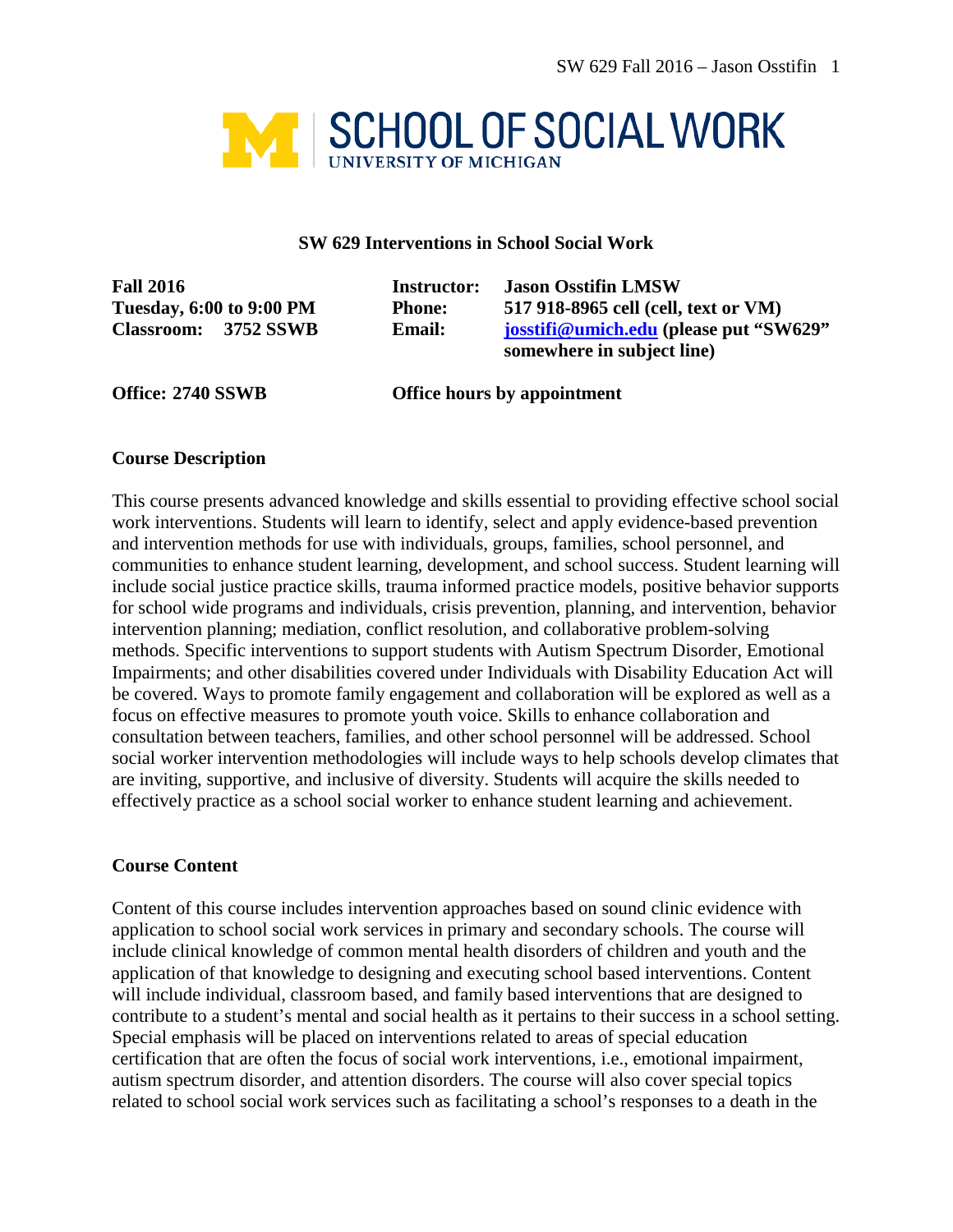school, responding to threats of suicide, conducting family meetings with dysfunctional families and/or dysfunctional school staff, and addressing bullying. The course will discuss the impact of race, ethnicity, and GBLT issues as they related to school climate and individual adjustment of students.

SW 629 is a new offering at the UMSSW and therefore I consider that it is in a period of experimenting with new content. Therefore I will seek feedback and input from both the students of this class, professionals currently in the field of school social work, and colleagues throughout the course in a continuing effort to further shape this course now and in the semesters to come. My overall goal is to make SW 629 primarily a course that answers the fundamental question in school social work, "How can I best help students?"

# **Course Objectives**

Upon completion of the course students will be able to:

- 1. Demonstrate knowledge of common mental health disorders of children and youth as it relates to their school adjustment.
- 2. Demonstrate the ability to "formulate a case" and use that formulation to develop intervention plans based on a Response to Intervention (RtI) model.
- 3. Demonstrate understanding of the impact of race, ethnicity, gender, and GLBT on individual student performance and adjustment, and use this knowledge in the development of intervention plans.
- 4. Demonstrate knowledge of the impact of dysfunctional school climate on race, ethnicity, and GLBT and how to develop strategies to change school climate.
- 5. Understand the elements of a good parent/school meeting, and be able to facilitate adversarial meetings in a manner that maximizes a successful outcome.
- 6. Demonstrate the ability to assess and respond to a suspected suicidal threat from a student.
- 7. Demonstrate the knowledge to design a school wide intervention for the event of a death of a student in the school community.
- 8. Develop a strategic plan for including all resources of a student's life, i.e., classroom, family, school staff, peers, and outside agencies, in enacting an intervention with a student.
- 9. Demonstrate an understanding of the differences between "problem focused" and "program focused" school social work services, and how to maximize the former.

# **Course Design**

This course will use a variety of teaching and learning methods, including lectures, PowerPoint presentations, group activities, case studies and videos. The class format is based on the understanding that you are a prepared and active learner. Reading the assigned materials prior to the class session is a prerequisite to getting the most out of each class and successfully meeting the course objectives.

I want this to be a practice class; I want practitioners in the room. I have practiced as school social worker and am excited to share my experience with the class along with the experience of guest lecturers who have also worked in the schools; I also expect your expertise to be shared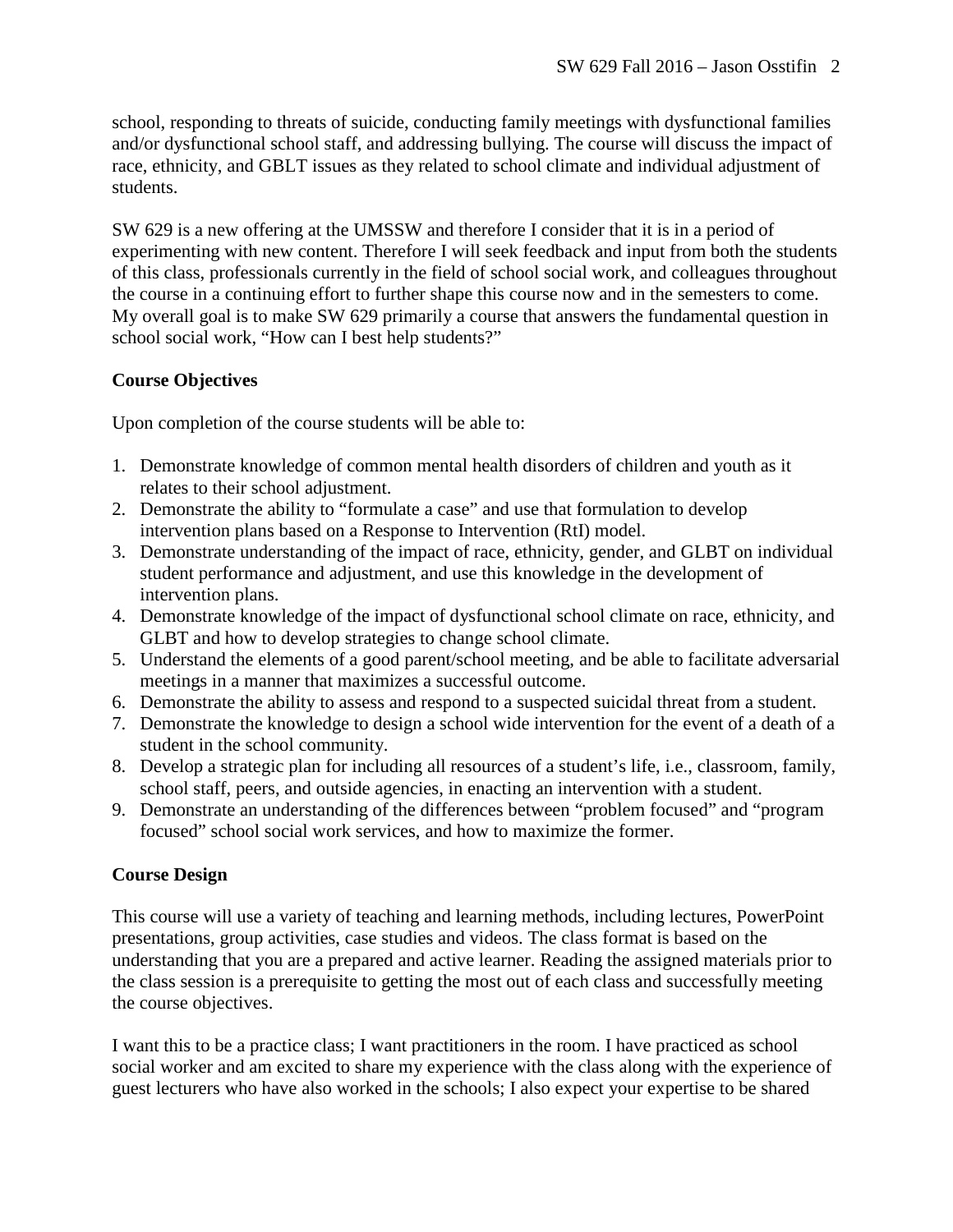with the rest of us in the class. I invite you to share thoughtful reflection on the course material, inspiration, creative ideas, opinions, and connections between the subjects discussed in class and your work being done in the field.

The development of a supportive learning environment, reflecting the values of the social work profession, is essential for the success of this class. A supportive learning environment is fostered by listening to the ideas and views of others, being able to understand and appreciate a point of view which is different from your own, articulating clearly your point of view, and linking your experiences to the readings and assignments. I will appreciate your contributions to making this a safe and respectful learning experience.

## **Relationship of the Course to the Four Curricular Themes**

-*Multiculturalism and Diversity.* This course will review the ways in which cultural, ethnic, and racial diversity effect how school aged children's problems are conceptualized and mental health interventions are designed with a particular emphasis on the ways in which bias inhibits fair treatment of minority students. The course will also look at the unique problems encountered by students who have illness or disabilities, or gay, lesbian, bisexual, and transgender students in the school environment and review strategies and services that would foster a healthy school experience.

-*Social Justice and Social Change*. The implications of clinical as well as placement decisions will be reviewed as they pertain to developing interventions in the school setting. Particular attention will be paid to issues related to disproportionality in placements, bullying, and school disciplinary policies and practices as they related to intervention strategies. The course will also review structural problems that inhibit the quality of students school experiences such as how a school's schedule, transportation, subsidized services, communication with parents and the scheduling of school conferences with families effect the ability of particular students and families to have a successful school experience.

-*Promotion, Prevention, Treatment, and Rehabilitation.* These approaches will be incorporated into the course as they relate to establishment of programs of intervention for categories of difficulties such as divorce and grief and lose groups, developing programs of Positive Behavior Supports in the school, psych-educational programs for parents and families, and coordination with outside agencies as they relate to treatment plans and establishing a continuum of services.

-*Behavioral and Social Science Research.* This will be fundamental to the content of the course in terms of presenting and discussing evidence based procedures for setting of treatment plans, and developing therapeutic resources and/or services for the individual students and their families. The evidence based material will be selected based on how it relates to clinical disorders, social dysfunctions, family dysfunction, and optimum school and classroom climate.

## **Relationship of the Course to Social Work Ethics and Values**

Social work ethics and values will be addressed within the course as they pertain to issues related to working with clients and their parents, and colleagues. The NASW Code of Ethics will be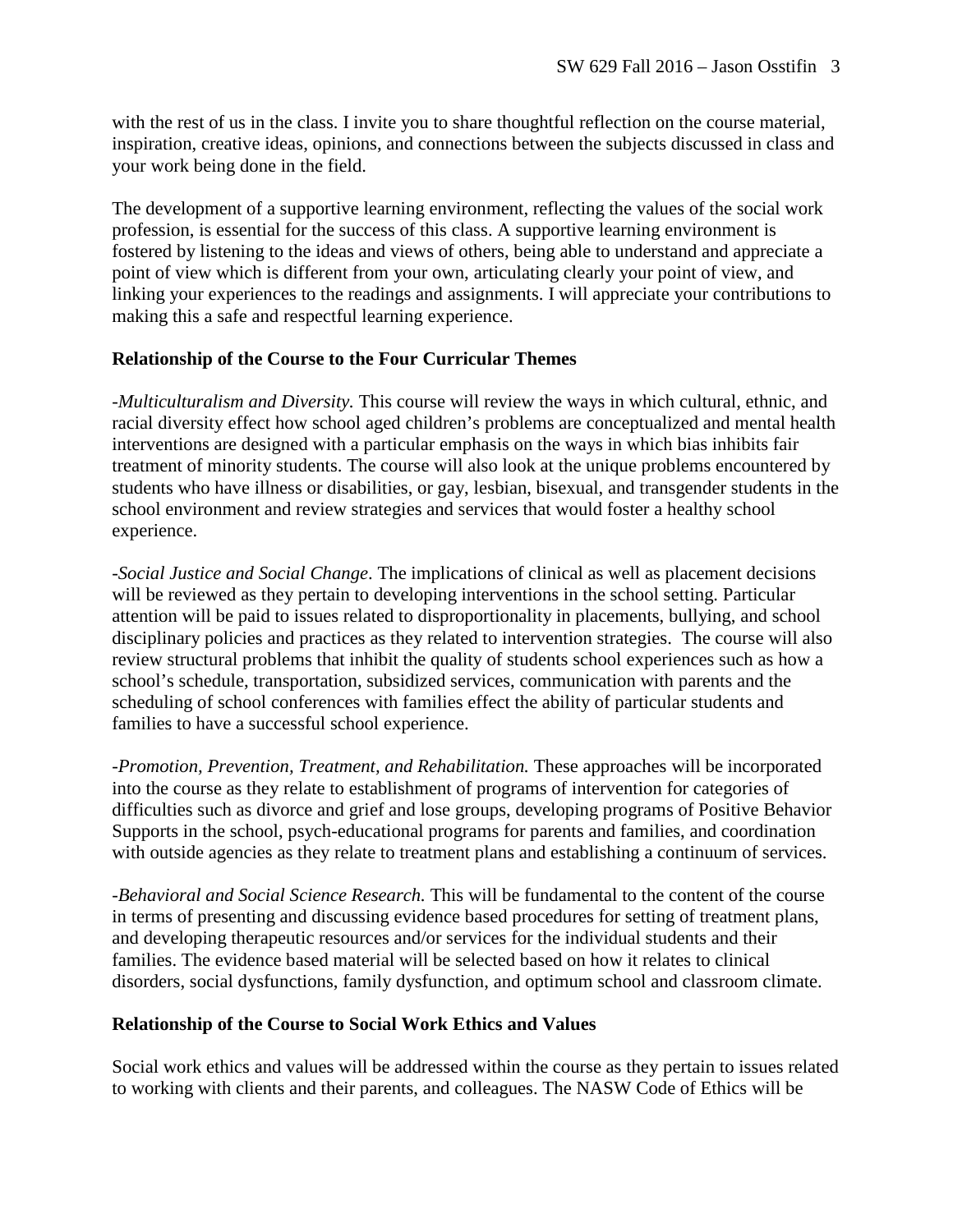used as a framework for decisions regarding engagement with students and families, protection of confidential material, designing appropriate interventions, and monitoring unintended consequences related to intervention decisions and taking corrective action. In addition, relevant federal guidelines as put forth in the Individuals with Disabilities Act, Section 504 of the Rehabilitation Act of 1973, the American with Disabilities Act, and the Family Educational Rights and Privacy Act will be reviewed in light of their interface with ethical issues related to gathering and using information, and designing and executing interventions.

### **Intensive Focus on Privilege, Oppression, Diversity, and Social Justice (PODS)**

This course integrates PODS content and skills with a special emphasis on the identification of theories, and/or policies that promote social justice, illuminate social injustices and are consistent with scientific and professional knowledge. Through the use of a variety of instructional methods, this course will support students developing a vision of social justice, learn to recognize and reduce mechanisms that support oppression and injustice, work toward social processes, apply intersectionality and intercultural frameworks and strengthen critical consciousness, self-knowledge and self-awareness to facilitate PODS learning.

### **Students with Unique Circumstances or Learning Challenges**

Students who have circumstances that could possibly put them at a disadvantage in their participation in the course should bring this to my attention as early in the course as possible, hopefully by the second class meeting. Whether or not you have documentation of a learning disability or other condition that may affect your ability to participate, please initiate a discussion with me about this. My goal is to maximize your learning the material in the course, and this can be done through various accommodations unique to your circumstances. If you feel it would be helpful, we could also draw up, in writing, a set of understandings about what accommodations would be appropriate and helpful for you.

## **Course Readings and Resources**

All available course readings (or links to the readings) will be posted on the Canvas site for this course. If copyright restrictions prevent the readings from being uploaded onto Canvas, they will be available for download through the University library's electronic holdings (and will be marked "Library" in the syllabus). Please see the instructor if you need assistance in accessing these readings. Required readings are marked with an (\*); other readings are supplementary and optional.

## **Additional Resources:**

- UCLA's School Mental Health Project- [http://smhp.psych.ucla.edu](http://smhp.psych.ucla.edu/) (Links to an external [site.\)](http://smhp.psych.ucla.edu/)
- School Social Work Association of America- [http://www.sswaa.org](http://www.sswaa.org/) (Links to an external [site.\)](http://www.sswaa.org/)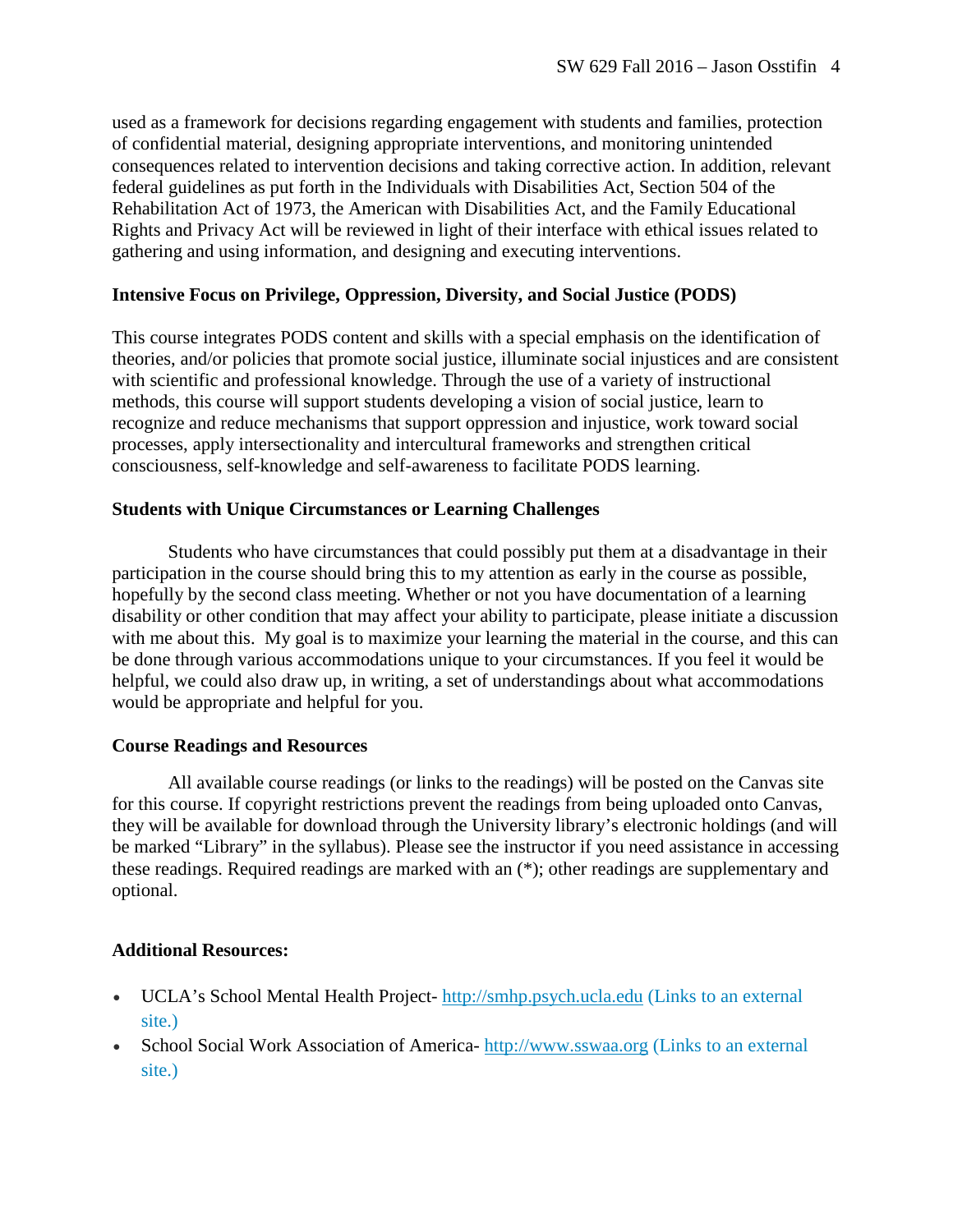- American Council for School Social Work- <http://www.acssw.org/> (Links to an external [site.\)](http://www.acssw.org/)
- School Mental Health.org- [http://www.schoolmentalhealth.org/index.html 5](http://www.schoolmentalhealth.org/index.html%205) (Links to an [external](http://www.schoolmentalhealth.org/index.html%205) site.)
- Social Work Helper- <http://www.socialworkhelper.com/> (Links to an external site.)
- Self Help Warehouse- <http://www.selfhelpwarehouse.com/> (Links to an external site.)
- US Department of Education- <http://www.ed.gov/> (Links to an external site.)
- UC Berkley's Greater Good Science Center- <http://greatergood.berkeley.edu/education> (Links to an external site.)
- Training Wheels- <http://www.trainingwheelsgear.com/> (Links to an external site.)
- PBIS World- <http://www.pbisworld.com/> (Links to an external site.)
- Collaborative for Academic, Social, and Emotional Learning-<http://www.casel.org/> (Links) to an [external](http://www.casel.org/) site.)
- Intervention Central- <http://www.interventioncentral.org/> (Links to an external site.)
- Evidence-Based Intervention Network- [http://ebi.missouri.edu/?page\\_id=227](http://ebi.missouri.edu/?page_id=227) (Links to an [external](http://ebi.missouri.edu/?page_id=227) site.)
- Education Resources Information Center (ERIC)- <http://eric.ed.gov/>

# **APA Format, Academic Honesty, Writing Assistance**

Please refer to the *American Psychological Association Publication Manual* (often called the APA Style Manual) in the preparation of your writing assignments. There is some helpful information related to APA citation guidelines on the Main UM Library website at: <http://guides.lib.umich.edu/citationhelp> (Links to an external site.).

It is critical to reference all sources of information or ideas you use in your writing, to do otherwise is academic dishonesty. Direct quotes in particular must be identified as such. Situations of apparent plagiarism or academic dishonesty will be reported and handled according to University policy.

The School of Social Work now has a full time Writing Skills/Study Skills Coordinator to assist students with writing. Contact Betsy Williams [\(betsywil@umich.edu\)](mailto:betsywil@umich.edu) Room 1696 SSW (in the Career Services Office) 734-763-6259) to ask a quick question or to make an appointment for help with a paper draft or with other writing tasks.

# **Safety & Emergency Preparedness**

In the event of an emergency, dial 9-1-1 from any cell phone or campus phone.

All University of Michigan students, faculty and staff are required to familiarize themselves with emergency procedures and protocols for both inside and outside of the classroom. In the event of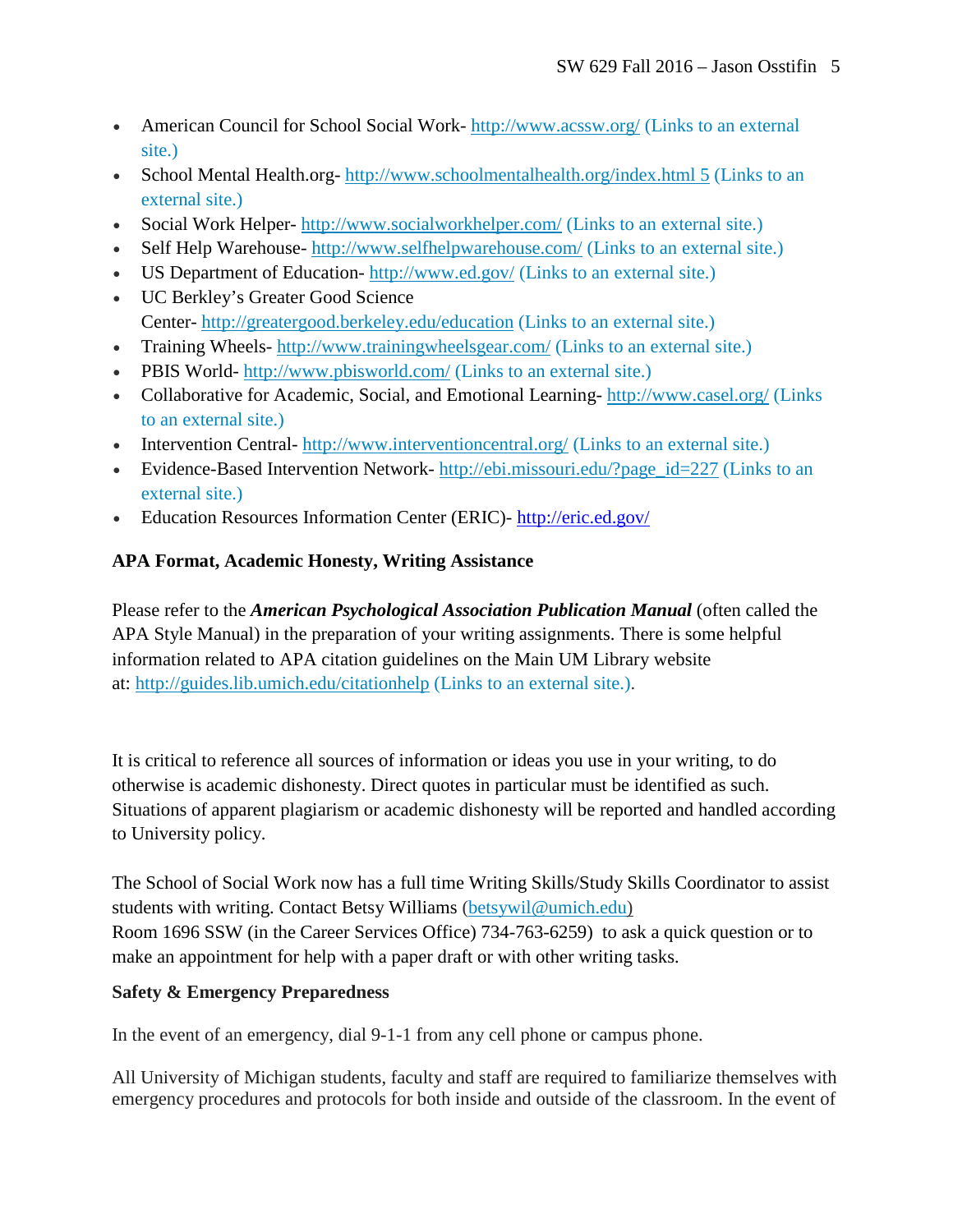possible building closure (i.e. severe weather conditions, public health notices, etc.) you may contact (734)764-SSWB(7793) for up-to-date School closure information.

Be Prepared. Familiarize yourself with the emergency card posted next to the phone in every classroom/meeting room. Review the information on the emergency evacuation sign (located nearest the door) and locate at least (2) emergency exits nearest the classroom.

If you are concerned about your ability to exit the building in the case of an emergency, contact the Office of Student Services and/or email [ssw-ADAcompliance@umich.edu.](mailto:ssw-ADAcompliance@umich.edu) Office of Student Services School of Social Work | Room 1748 [734-936-0961](tel:734-936-0961)

For more information view the annual Campus Safety Statement at [http://www.dpss.umich.edu/.](http://www.dpss.umich.edu/)

Register for UM Emergency Alerts at [http://www.dpss.umich.edu/emergency](http://www.dpss.umich.edu/emergency-management/alert/)[management/alert/.](http://www.dpss.umich.edu/emergency-management/alert/)

### **Grading Scale:**

| $100 -$            |                | 92 |               |
|--------------------|----------------|----|---------------|
| $91 -$             |                | 90 | A-            |
| 89                 | $\overline{a}$ | 87 | $B+$          |
| 86                 |                | 83 | B             |
| $82 - 80$          |                |    | $B-$          |
| 79 -               |                | 77 | $C+$          |
| 76 - 73            |                |    | $\mathcal{C}$ |
| 72 - 70            |                |    | $C-$          |
| 69 -               |                | 60 | D range       |
| $59 - \rightarrow$ |                |    | Failing       |
|                    |                |    |               |

Extra credit opportunities will be available for those students who are at risk for receiving a grade below a B.

#### **Class Requirements:**

| $\mathbf{1}$ . | <b>Tool Box with Presentation</b> | $40$ pts. |
|----------------|-----------------------------------|-----------|
| 2.             | <b>Online SOS Training</b>        | $20$ pts. |
| 3.             | <b>Online CBITs Training</b>      | $20$ pts. |
| 4.             | Attendance***                     | $10$ pts. |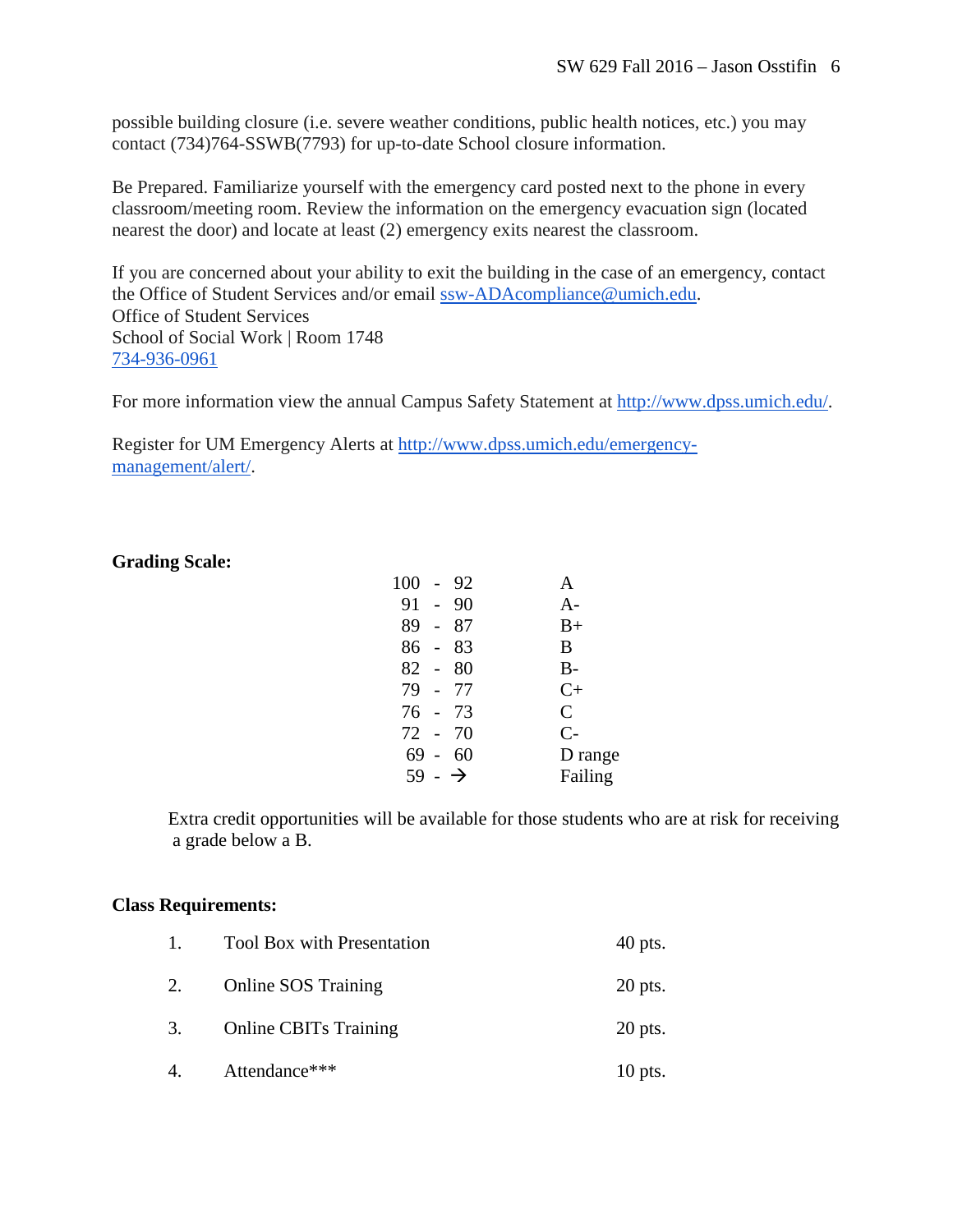5. Class participation 10 pts. Total 100 pts.

> \*\*\*It should be understood that the major benefit of the class is assumed to come from attending, hearing the lectures and participating in the classroom discussions. If you are going to be absent you do not need an excuse but I request that you email me so that I know you will not be in attendance.

# **Assignment 1 - Tool Box (Session 11, 11/22/16)**

The purpose of this final project is to develop 4 practice tools based on the topics and concepts you learned about in this course. My intent is that you use this assignment to gain and demonstrate a skill set for current and future practice. During our last three classes, students will present one tool from their tool box to enhance shared learning and portability.

Details of the assignment:

- 1. Select 4 tools that you can use in your current and future practice serving children, youth, and families in a school based setting.
- 2. For each tool, provide a two page summary of the purpose, evidence basis, implications, goals, intended outcomes, relevant populations, and possible strengths and weaknesses of the intended tool.
- 3. For each tool, develop a sample lesson plan, including sample activities, were you describe the intervention's implementation.
- 4. Choose one tool that you would like to present to the class.
- 5. For your presentation, develop an artifact to demonstrate the purpose, use, and implementation of the tool. This could be a brief power point presentation, video, prezi, etc.

# **Assignment 2- Online SOS Training (Due Session 6, 10/11/16)**

The **SOS Signs of Suicide Training** is offered as an online module that is expected to take approximately 90 minutes to complete. The purpose of this training module is to help you:

- Understand the prevalence of depression and suicide in youth
- Recognize and respond to the risk factors and warning signs for suicide
- Identify protective factors for youth
- Learn the steps involved in rolling out an evidence-based suicide prevention program in the schools

You can register online and complete this training at: <https://mentalhealthscreening.org/Gatekeeper>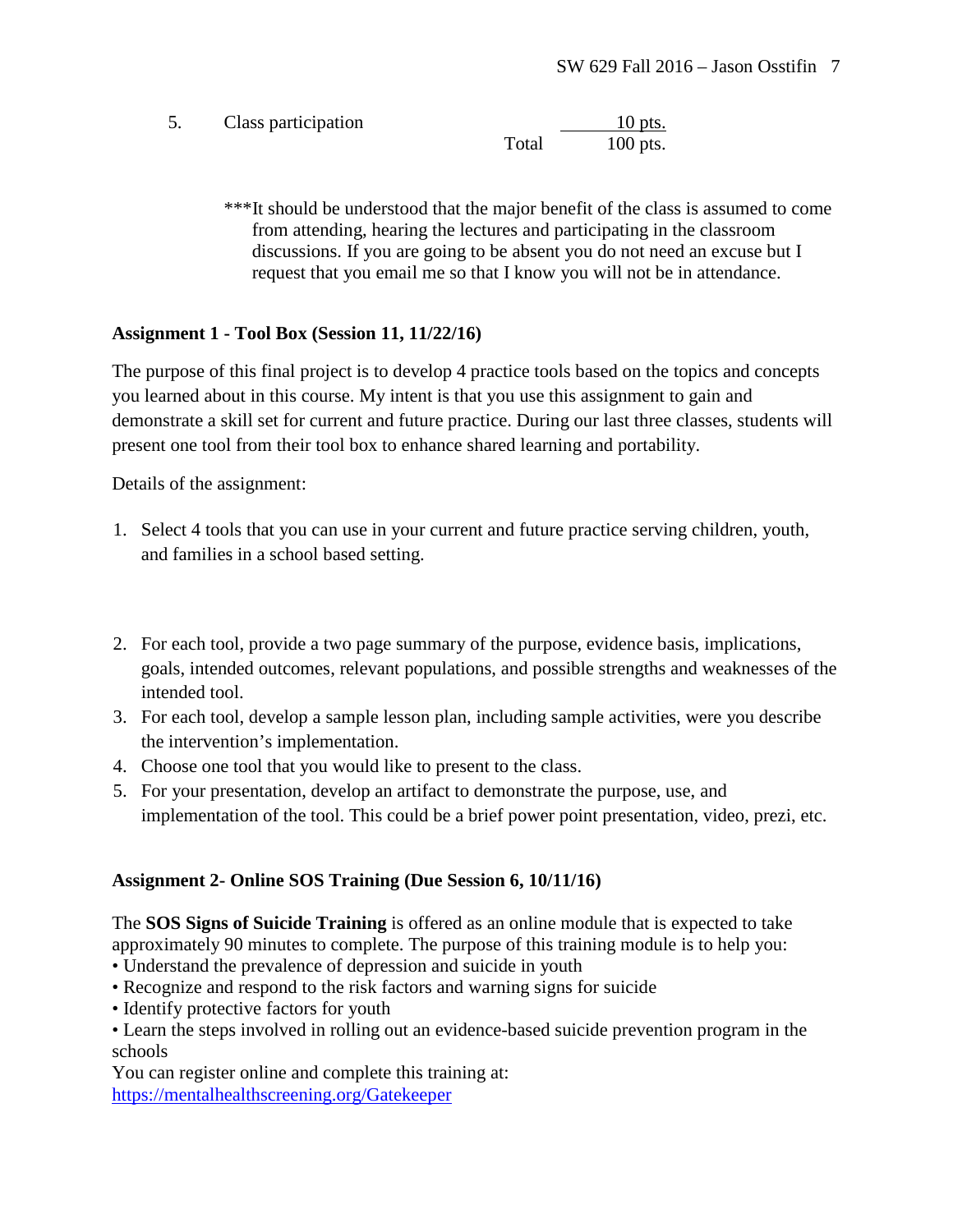# **Assignment 3 – Online CBITS training (Due Session 10, 11/15/16)**

The **Cognitive Behavioral Intervention for Trauma in Schools (CBITS) Training** is offered online, and should take approximately 5.5 hours to complete. This training helps to prepare clinicians to implement an evidence-based intervention designed to reduce the symptoms of PTSD,

depression, and problematic behavior in school while increasing student functioning, school performance, peer and parent support, and helping students to build coping skills. You can register and complete the CBITS training online at:<https://cbitsprogram.org/>

### **Schedule of Classes:**

#1 Sept. 6 Introduction of class and course. **History** School Social Work Foundations: What works

### #2 Sept. 13 What we do

-Host setting verses clinical setting, disorder vs. dysfunction, endogenous vs. environmental phenomena, direct interventions vs. consultation and building/classroom/family plans, school-based goals vs. broader clinical goals, sp. ed. interventions vs. clinical interventions.

-Intervention Plans (IP) vs. special education plans vs. 504 plans.

-Foundations of interventions: Behavioral, cognitive-behavioral, attachment, family systems, and psycho-educational approaches.

-Ethical issues: school law vs. SW ethical practice, determining who is the client in host setting, minors and confidentiality, consultation with school staff and confidentiality.

#### #3 Sept. 20 Documentation

Student Assistance Teams, Assessment, Eligibility Recommendation, Individual Education Plans IEPs, Goals

#4 Sept. 27 Overarching Treatment Modalities

Positive Behavior Interventions &Supports, Response To Intervention & Evidence Based Treatment

#5 Oct. 4 Externalizing Behaviors.

-Externalizing vs. internalizing symptoms -Behavior as symptom of disorder vs. symptom of stress or dysfunction response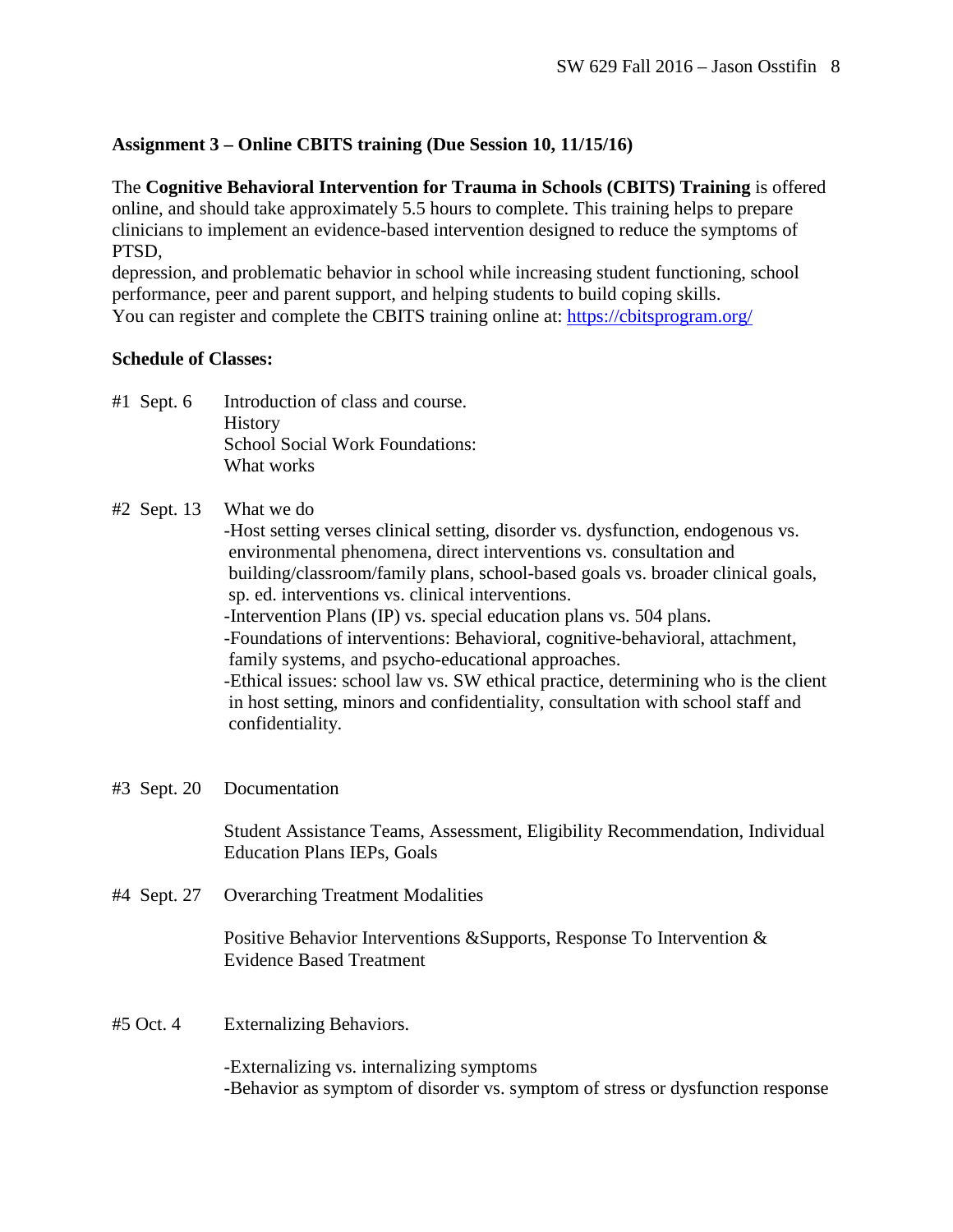-Bipolar disorder: differential diagnosis, IP, and medication. -Behavior interventions -Parent-Child Interventions -Multistemic Therapy (MST) -Problem-Solving Skills Training -Love and Logic – Jim Fay ADHD interventions. -Classroom & environmental interventions (temporal & special structure, organization strategies, teacher strategies) -Behavioral approaches -Psychopharmacology -ADHD and special education/504

#6 Oct. 11 Internalizing Behaviors

Depression problems and interventions Anxiety problems and interventions. -Coping Cat Program – Kendall Self-Injury

- Oct. 18 No Class
- #7 Oct. 25 Functional Behavior Assessments and Behavior Intervention Plans
	- Purpose and intention behind FBAs and BIPs
	- What is an FBA, and what is a BIP?
	- How to write an FBA and a BIP
	- Case examples and studies for small group work
- #8 Nov. 1 Autism Spectrum Disorder

Universal supports Peer groups

#9 Nov. 8 School services you will definitely be asked to perform as a SSW.

-Responding to a death in the school community -Suicide prevention and assessment, and risk assessment.

#### **Online SOS Training Due**

#10 Nov. 15 Restorative Justice Conflict & Mediation

#### **Online CBITS training Due**